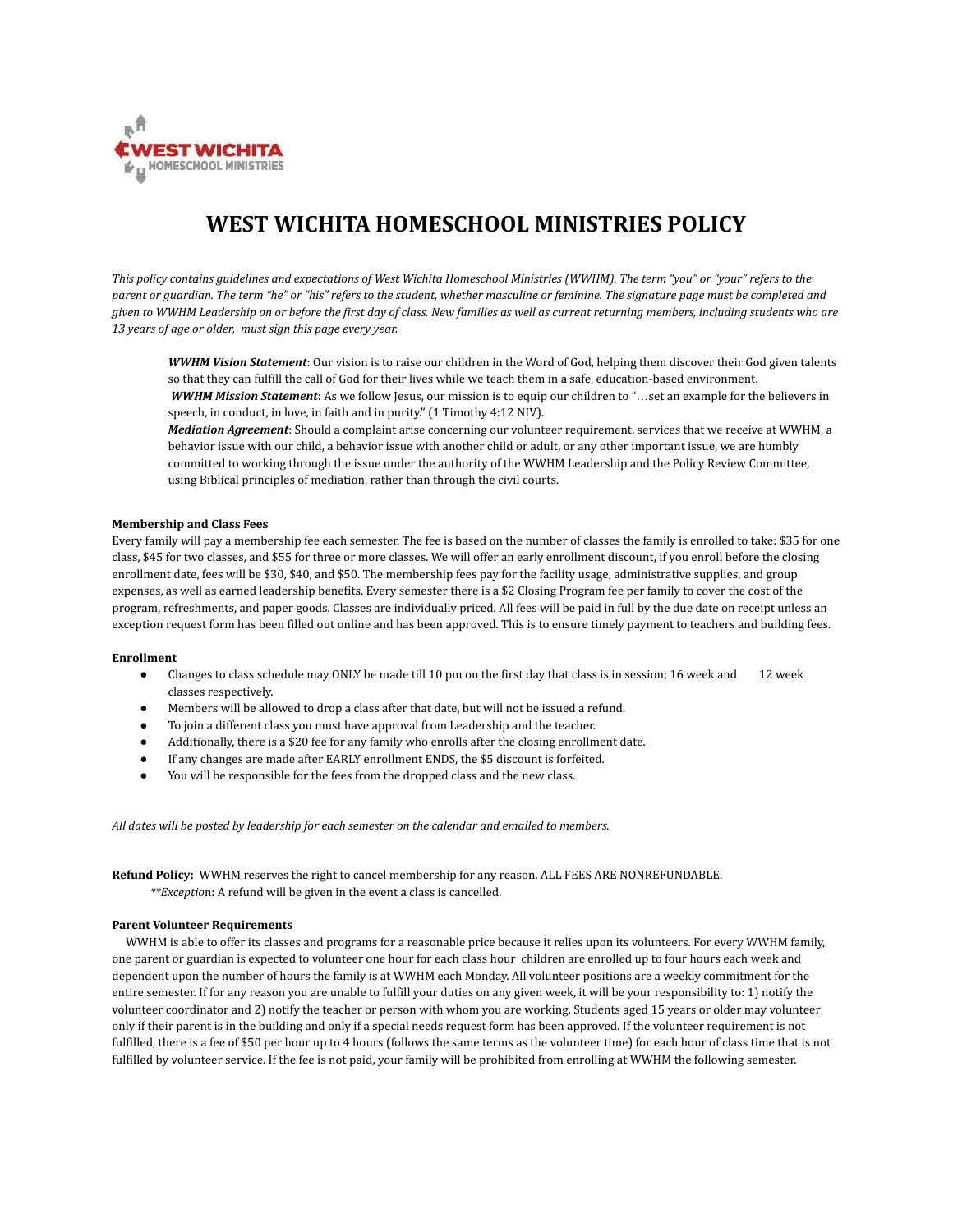

## **Good Standing**

A member in good standing**:**

- Is faithful and available for volunteer times.
- Cheerfully and effectively carries out assigned responsibilities.
- Is responsible for his/her own children's actions, attitude and dress while at WWHM functions.
- Works well with other members.
- Exhibits the fruits of the spirit (love, joy, peace, patience, kindness, goodness, faithfulness, gentleness and self- control) rather than the acts of the flesh. Galatians 5:19-26

Membership can be terminated by the WWHM Leadership at any time for any of the following infractions:

- Failure to fulfill volunteer/coordinator requirements.
- Failure to pay fees in full to WWHM by the specified due date.
- Failure to support and uphold the guidelines set forth.
- Not consistently and regularly exhibiting the fruits of the spirit, or for unrepentant acts of the flesh.

#### **Standards of Conduct for Students and Parents**

- 1. Respect Authority. I Peter 5:5. Parents and students are expected to respect those in authority.
- 2. Appropriate Language. Psalms 19:14 and 2 Timothy 2:16. Parents and students are expected to use language that brings glory to God and to refrain from gossip and slanderous talk. Ephesians 4:29 and 1 Peter 2:1
- 3. Appropriate Behavior. Philippians 2:3 and Titus 2:12. Parents and students are expected to behave in a Christ-like manner

#### **Expectations for Parents**

- You will help keep clean any area used by WWHM.
- You are responsible for your children and must be in the building while they are at WWHM
- If it is necessary for you to leave the building you will need to: 1. Sign out at the information desk and provide a phone number for emergencies 2. Make sure an adult is responsible for your child in your absence and your child knows who that person is 3. If you have a special needs child that needs assistance you may be asked to remain with him throughout the day
- You will make sure that your children under 13 eat lunch in the same room with you.
- If you remain on the premises during the lunch hour and have children under 13 years of age who play outside, you will rotate with other parents to supervise children. A schedule will be put together of families for rotation and a reminder will be sent of whose turn it is to be with the children.
- If you have children ages  $2-12$  you will automatically be put on a playground rotation.
- If you have children under age 4 you must remain outside with your children at all times.

#### **School Day Expectations for Students**

- Be on time and prepared for class, and turn in assignments on time
- Not cheat or plagiarize
- Not talk while the teacher is speaking, remain in seats until given permission to get up, and not leave classroom until dismissed by the teacher • Keep hands to himself and only speak kind words
- Be only in the Youth Center or with his parents when not in class
- Not deface any of the church property or run and make loud noises while in the church building
- All students under 13 must eat lunch in the same room as their parent/guardian. Children 13 and older will be allowed in authorized areas during lunch which include the Youth Center, lunch room, and outside.
- No toys, cell phones or electronic devices brought to class; a teacher has the right to confiscate them at any time
- No bullying or harassing others
- No physical contact between any members, unless within the same family
- No discussion of boyfriends, girlfriends, or dating issues Students are not allowed in any area without an adult present.
- Absolutely **NO Public Display of Affection** of any kind will be tolerated between **ANY** student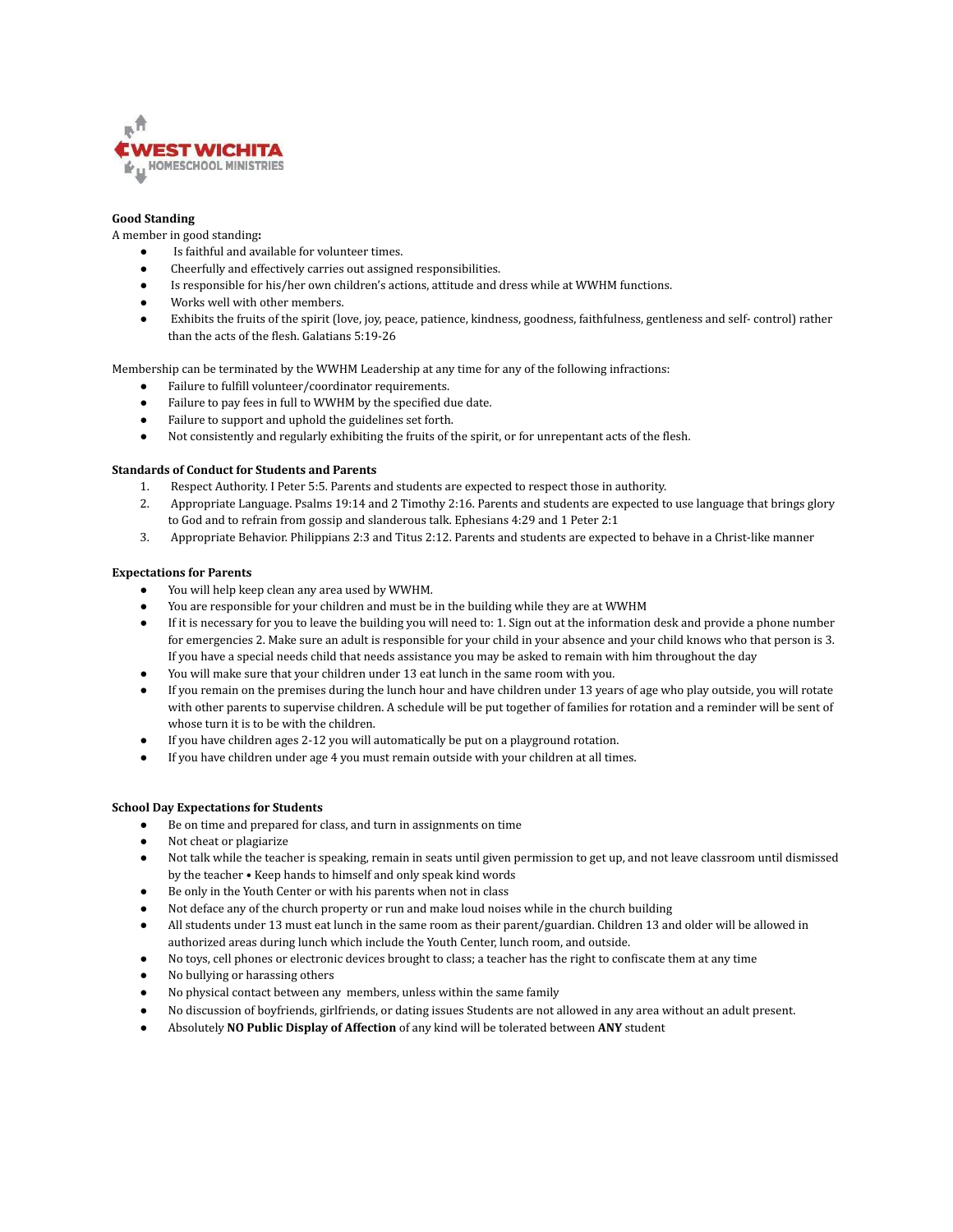

## **Dress Code**

Clothing should be modest and appropriate (I Timothy 2:9). This applies to both adults and students alike.

- **Shirts and Tops:** Members must wear a shirt or top with regular armholes. No oversized armholes or ripped out sleeves. Shoulder seams must be at least the width of the individual's 4 fingers. Girls' necklines will be no more than 1 hand-width below the neck. No skin or undergarments may be visible around the armholes, waist, or hips.
- **Shorts, Skirts and Dresses:** All skirts and dresses must be no shorter than 1 inch above the top of the kneecap. (The best test is to get down on your knees and measure 2 inches from the floor.) If a dress is worn without sleeves, it must meet the same standard as above. Shorts must be no shorter than 3 inches above the top of the kneecap.
- Pants and Jeans: No pants or jeans with any holes above the knee may be worn. Pants need to be worn at the hip. No underwear may be visible.
- **All clothing and accessories** with skulls or other "cultic", "gothic" or gang designs, drugs or alcohol advertisement, profanity, or vulgarity are prohibited. Hats worn in the classroom are permitted at the discretion of the teacher.
- **Dress Code Offense Policy:** All members who do not dress in accordance with the above guidelines will be asked to change clothes or cover up.

**Name Tags:** The church has requested that everyone wear a name tag while in the building. One name tag per person will be provided at the beginning of the year and will be worn and be visible on the upper chest area. Lost name tags will be replaced at the cost of the member.

**Special Requests or Exceptions:** We realize that some families have special circumstances or needs. WWHM would like to show grace when needed, but at the same time we must have a consistent standard. If you have a special request or need, please fill out an exception request form on the website. The request will be reviewed by leadership at which time it will approve your request, suggest other options, or simply deny the request. All approved requests are only approved for one semester. A new request will be submitted for approval each semester.

### **Conduct Offense Policy**

A "Notice of Concern" can be written up for any offense in or out of class, including field trips. All "Notices of Concern" will be filed in the family's personal file. Each situation is evaluated on an individual basis to determine the severity of the offense and whether it is considered a 1st offense or a 4th offense.

**1st Offense** – The student is given verbal warning for his/her misbehavior. The teacher/leader then writes up a "Notice of Concern" for the parent. Parents and students must sign and return the notice before the student can attend class again.

**2nd Offense** – The student will be asked to leave the classroom and go to the youth center or find his parents. The problem and solution must be verbally discussed with the parent before the student is allowed to return to class. An apology to the offended party will be expected before the student may return to class. A "Notice of Concern" will be written up and signed by all parties.

**3rd Offense** – The student will be asked to leave the premises for the remainder of the day. A parent meeting with leadership will need to take place before the student can return to WWHM. An apology to the offended party will be expected. A "Notice of Concern" will be written up and signed by all parties.

**4th Offense** – The student will be expelled for the remainder of the semester. The student and parents will need to meet with leadership regarding attendance for the following semester. At that time it will be decided if the student may return for the following semester.

## **MEMBERSHIP Signature Pages**

1. Please fill out the membership application form at www.wwhm.org.

2. Print and complete the next 3 pages & return to WWHM Leadership.

\*Please note: any student enrolling for classes who is not a member of the enrolled family MUST have their own Membership Application form completed